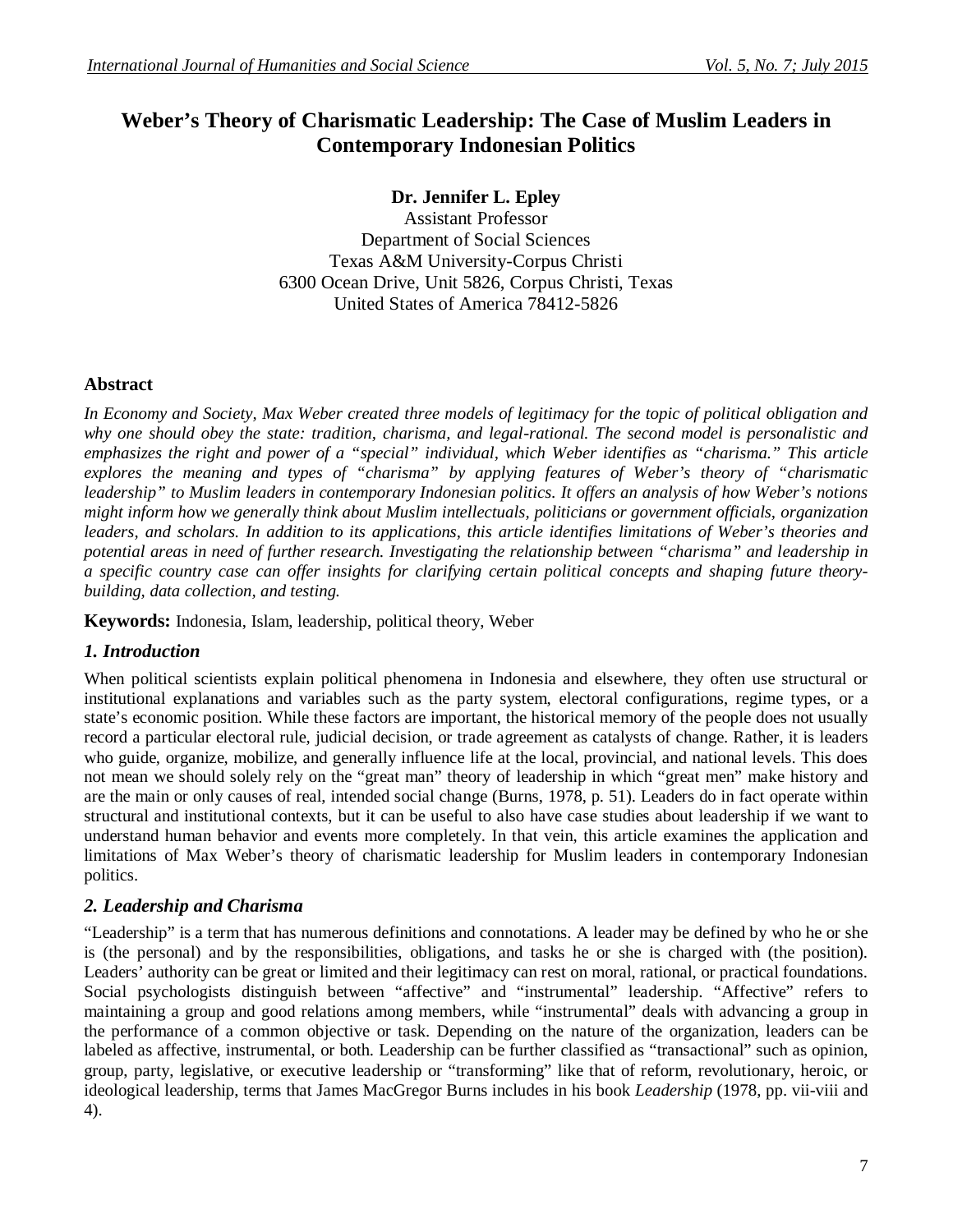One particular kind of leadership is "charismatic leadership." Like leadership in general, charismatic leadership has a wide range of definitions, especially since "charisma" has varied meanings in different cultural and temporal settings. Setting aside normative judgments about whether a leader is good or bad, just or not, and moral or immoral, one might say that there is something about certain leaders that make them unique and exceptional. This "something" has been the subject of serious intellectual debates and Max Weber paved much of the way in terms of identifying this special something as "charisma." His theories laid important groundwork for how we might think about and understand charismatic leadership.

When Max Weber explored the topic of political obligation and why one should obey the state in *Economy and Society*, which was published posthumously in 1922, he made contrary points to the traditional arguments of the time (1978). He did not think self-interest (material, economic), fear (against punishment mostly), and habit or socialization were legitimate reasons for obeying the state. Weber instead believed that we obey because of validity, meaning that the state or authority is perceived to be good, right, or just. We evaluate the state as an order that is good and therefore obey, but we make such evaluations subjectively. In an effort to understand and classify these subjective approaches, Weber created three models of legitimacy: tradition, charisma, and legalrational (1978). The first focuses on past behavior, which gives validity and meaning to the present laws and state. The second is personalistic and emphasizes the right and power of a "special" individual. The third points to instrumental rationality, which is choosing the appropriate means for particular ends while acting in accordance with utility. It is in *Chapter 14:Charisma and Its Transformations* that Weber explicitly discusses the details of the second model. Weber begins his chapter on charisma with the following claim:

All *extra*ordinary needs, i.e., those which *transcend* the sphere of everyday economic routines, have always been satisfied in an entirely heterogeneous manner: on a *charismatic* basis… It means the following: that the "natural" leaders in moments of distress – whether psychic, physical, economic, ethical, religious, or political – were neither appointed officeholders nor "professionals" in the present-day sense (i.e., persons performing against compensation a "profession" based on training and special expertise), but rather the bearers of specific gifts of body and mind that were considered "supernatural" (in the sense that not everybody could have access to them). (pp. 1111-1112)

Charisma in this context is value-free, however. Weber was more concerned with whether leaders "proved their charisma in the eyes of their adherents" than value judgments (p. 1112). Weber continues his chapter by outlining the precise features of charismatic leadership. He notes that charisma is "often most evident in the religious realm," but not exclusively found there (p. 1112). Charisma "knows no formal and regulated appointment or dismissal, no career, advancement, or salary, no supervisory or appeals body, no local or purely technical jurisdiction, and no permanent institutions in the manner of bureaucratic agencies" (p. 1112). Furthermore, charisma is a "highly individual quality" (p. 1113). Robert Tucker adds that in Weber's usage, "the possessor of charismatic authority, who may be a religious, political, military, or other kind of leader, is in essence a saviorleader – or one perceived as such" (1977, p. 388). Tucker explains that a leader "who comes forward in a distressful situation and presents himself or herself in a convincing way to the sufferers as one who can lead them out of their distress by virtue of special personal characteristics or formula for salvation may arouse their intense loyalty and enthusiastic willingness to take the path the leader is pointing out" (p. 388). Furthermore, "charismatic leadership carries potential hazards as well as benefits" depending on the time, place, and what means and ends are involved (p. 388). This is because for Weber, the charismatic leader goes against tradition, generates new things, and changes points of reference or frameworks, but can also be subversive, irrational, and unstable. In addition, there is a focus on the present moment. Charismatic leadership therefore carries within itself its own demise for it cannot last forever. There are eventually problems with the routinization and succession of charisma. In order to understand charismatic leadership more fully beyond what has been presented so far, particularly with regard to its appeal and limitations, the next section delves more deeply into the psychological, social, and relational dimensions of charismatic leadership.

# *3. The Psychological, Social, and Relational Dimensions of Charismatic Leadership*

Interpretations and criticisms of Weber's work on charismatic leadership come in a multitude of forms. Praise, rejection, or changes to his theories depend on the extent to which one agrees or disagrees with how Weber understood the psychological, social, and relational dimensions of charismatic leadership.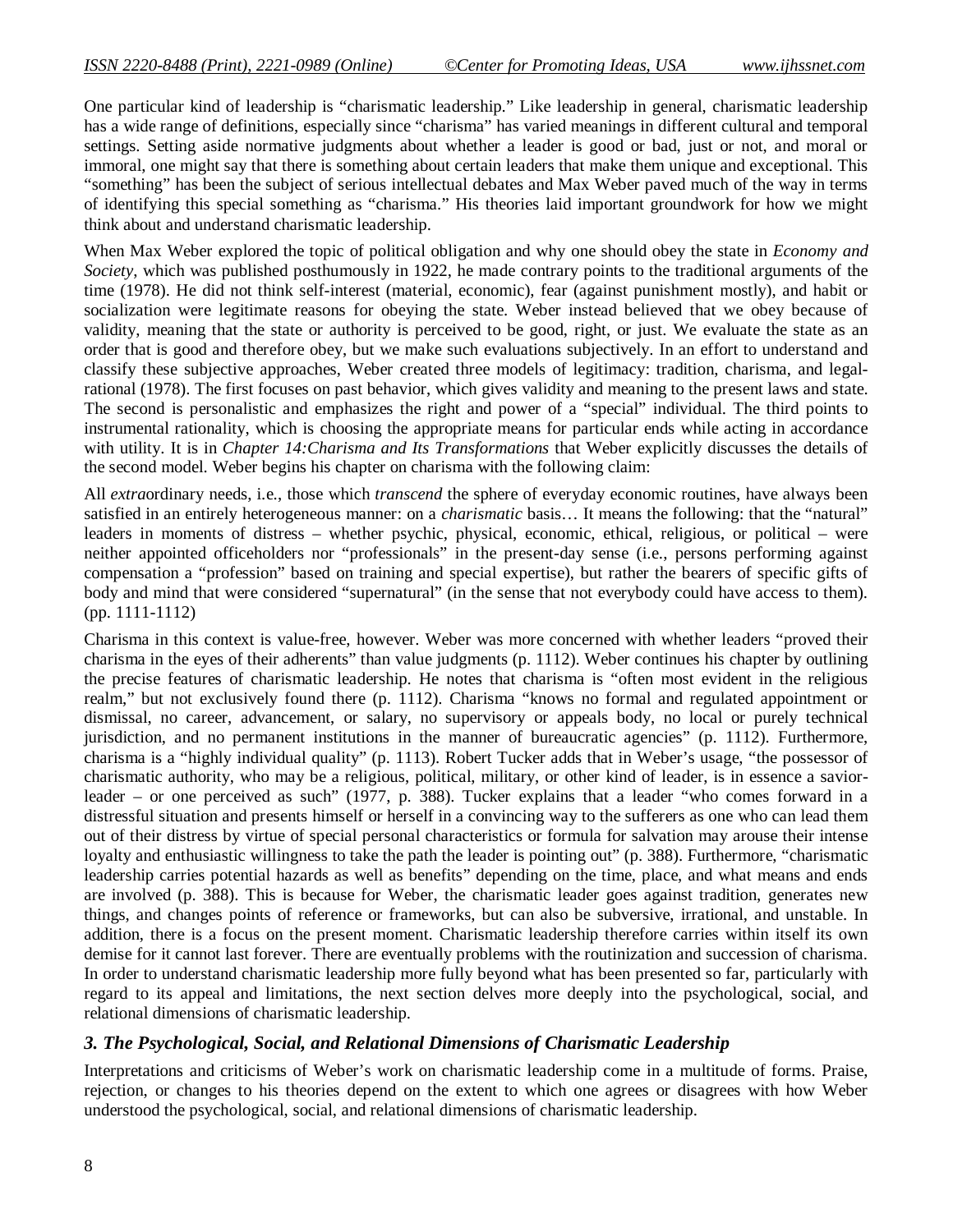Though Weber emphasizes the psychological component of charisma more than social and relational factors, there are elements of the latter two spread throughout his work. What is proposed here is a triangulation of the psychological, social, and relational aspects in order to create a more nuanced description of charismatic leadership.First, the psychological dimension of charismatic leadership refers to the internal (or personal) and "natural" qualities attributed to an individual leader. Here, charisma is defined "as a certain quality of an individual personality by virtue of which he is considered extraordinary and treated as endowed with supernatural, superhuman, or exceptional powers or qualities" (Schweitzer, 1974, p. 151). According to Martin Spencer, Weber's concept of charisma has been used in at least three senses: "(a) the supernatural 'gift' of the leader, (b) charisma as a sacred or revered essence deposited in objects or persons, (c) charisma as the attractiveness of a personality" (1973, p. 352). This exceptional quality is found in a specific individual person. The origin of charisma is somewhat elusive, though. Just where the "gift" comes from is debatable. Is it genetic, learned, or acquired by some other process? Weber claims that the gift can come from some divine being or certain physical and mental states induced by drugs or disease (e.g., epilepsy). He does not go into detail about the origins of charisma, presumably because what matters most for him is that charisma exists in the eyes of leaders and followers, hence his statement that charisma must be used in a value-free sense (p. 1112).

Second, the social dimension of charismatic leadership refers to possible external factors that contribute to an individual rising to a position of authority and power. In other words, charismatic leadership may have social sources. For example, family, school, media, work, and communities based on certain cultural identities can influence whether or not an individual becomes a leader and the nature of that leadership once that person is in power. Charisma also undergoes a transformation over time. It becomes depersonalized through the process of routinization. Routinization comes about because of the "desire to transform charisma and charismatic blessing from a unique, transitory gift of grace of extraordinary times and persons into a permanent possession of everyday life" (Weber, 1978, p. 1121)." The leader, disciples, and charismatic subjects all seek to "maintain the purity of the spirit." In efforts to maintain the status quo and in light of the need to find "a successor to the prophet, hero, teacher or party leader," people merge the forces of charisma and tradition. For Weber, the charismatic message becomes "dogma, doctrine, theory, reglement, law or petrified tradition" (pp. 1122-1123). Charisma "becomes a legitimation for 'acquired rights'" and essentially changes from a "unique gift of grace" into a quality that is "either (a) transferable or (b) personally acquirable or (c) attached to the incumbent of an office or to an institutional structure regardless of the persons involved" (pp. 1122 and 1135). Charismatic leadership can then find its sources in social factors such as family lineage and political office. Weber states that once charisma becomes an impersonal quality, it can be taught and learned. It may be added that the "monopolization of charismatic education by the well-to-do" (p. 1146) is not only possible, but rather frequent since the upper class and elites are usually the ones who have the time and resources to "cultivate" charisma and leaders.

Third, the relational dimension of charismatic leadership refers to the relationship between the leader and followers. Some authors like Martin Spencer stretch the boundaries of Weber's theory of charisma and state that it is not just psychological or sociological. Instead, charisma is the "affectual relationship between leader and followers developing as the historical product of the interaction between person and situation" (p. 352). Weber might not have disagreed much on this point, however. In discussing the inherent instability of charismatic authority, Weber notes that followers may abandon a leader if he or she does not deliver promised goods, services, or some other goal for "pure charisma does not recognize any legitimacy other than one which flows from personal strength proven time and again" (p. 1114). Weber explains that charismatic leaders must prove their powers in practice: "He must work miracles, if he wants to be a prophet. He must perform heroic deeds, if he wants to be a warlord. Most of all, his divine mission must prove itself by bringing well-being to his faithful followers; if they do not fare well, he obviously is not the god-sent master" (p. 1114). Charismatic leadership is thus relational because if "the people withdraw their recognition, the master becomes a mere private person" (p. 1115). In this way, charisma may not necessarily be something that an individual leader possesses or perhaps the leader only partially possesses the attribute since there is a dependence on others' recognition and support.

Finally, Arthur Schweitzer provides a reference table for classifying different forms of charismatic leadership (p. 152). It is constructive for helping us to think more concretely about the combined psychological, social, and relational dimensions of charismatic leadership.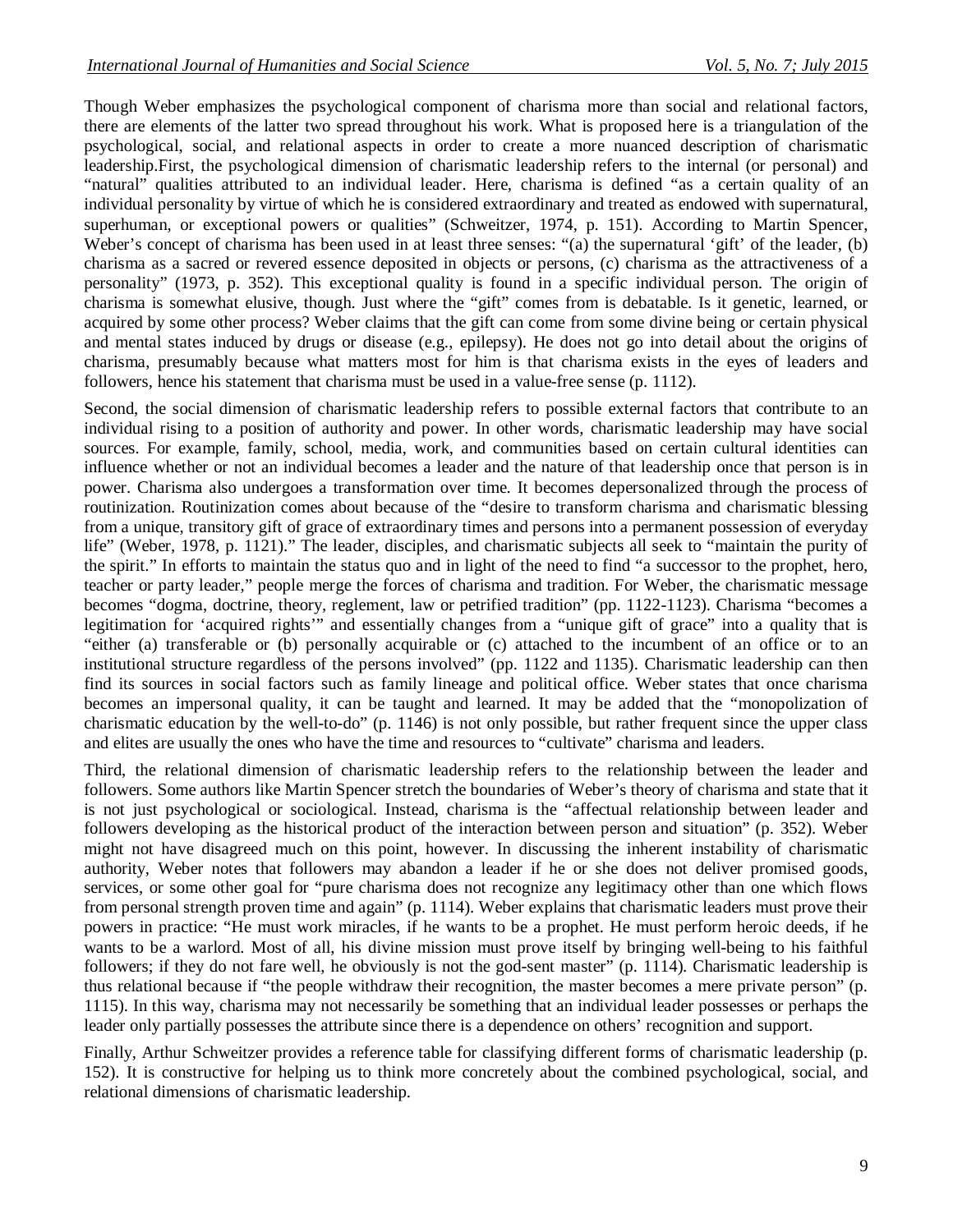| <b>Types</b>          | <b>Examples</b>      |                              |                               |
|-----------------------|----------------------|------------------------------|-------------------------------|
| Situation             | Military             | Magic                        | Religious                     |
| Personality           | War Lord             | Sorcerer                     | Prophet                       |
| Quality               | <b>Great Courage</b> | Ecstasy                      | Ascetic                       |
| Attitude of followers | Hero Worship         | Awe, Fear                    | Reverence                     |
| Achievement           | Conquest             | Oracle                       | Revelation                    |
| Group formation       | Daring Soldiers      | <b>Sacrificial Community</b> | <b>Community of Disciples</b> |
| Organization          | <b>Armed Forces</b>  | <b>Secret Societies</b>      | Sects                         |

**Table 1: Types of Pure Personal Charisma**

Schweitzer also condenses Weber's theory into nine propositions (p. 178):

- 1. *Supernatural*. If a particular personality experiences an inner calling and great self-assurance that enables him to develop exceptional capacities, then these abilities will be recognized by others who feel it as their duty to recognize him as their charismatic leader.
- 2. *Natural*. The exceptional capacity consists in the self-belief of the personality and his magnetic ability by means of ecstasy, euphoria, resentment, and political passion – to establish a communal bond between leader and followers.
- 3. *New style*. The extraordinary ability expresses itself in exemplary living or a new political style that gives direction to his policies and political symbols, which expressions become the hallmark of a charismatic movement, although it falls short of any distinct political or philosophical doctrine.
- 4. *Mission*. Or the charismatic leader received some special mission containing doctrinal elements that provide the basis for a political program. It becomes the duty of leader and followers to devote their lives to fulfilling this program in the political and possibly also the social spheres of life.
- 5. *Political types*. Within the political framework, the charismatic leader works mainly through the 'accessibility to the masses' and obtains through their enthusiasm the position of a demagogue satisfied with the mere semblance of power, or as an ideologist committed to his cause, or as a party leader also controlling a political machine, or as a Caesarist leader acclaimed either by civilians or soldiers or both.
- 6. *Instability*. A charismatic regime is of short duration either because the extraordinary quality is diluted or the emotional anxiety of the followers diminishes so that charisma is usually incapable of creating or maintaining a durable political system.
- 7. *Revolution*. In situations of 'emotional revolutions' the leader can express the resentment of the disprivileged masses and lead a political revolution or direct a social revolution. More religiously inclined charismatic leaders tend to employ violence only in defense of their religious beliefs or the integrity of their movement.
- 8. *Violence*. If a charismatically led revolution is successful, then there usually ensues an unintended revolutionary self-destruction because revolutionary violence breeds counter violence by the regular armed forces that destroy the revolutionary regime.
- 9. *Routinization*. If charismatic movements do come to power peacefully, then they are bound to lose their original purity because the regime requires an administrative staff and economic support which it can obtain only if the charismatic leader becomes a mere figurehead of a primarily bureaucratic and interest-oriented regime.

To what extent are Weber's aforementioned arguments and theories applicable to non-European contexts and to different time periods? Specifically, how might Weber's notions inform how we think about leaders in contemporary Indonesian politics? In addition to its applications, what might be the limitations of Weber's theories and what areas are in need of further research?

# *4. The Case of Indonesia*

Indonesia is a multi-religious country with six official state-recognized religions: Buddhism, Catholicism, Christianity (Protestants), Confucianism, Hinduism, and Islam. Between 80-90% of the population are selfidentified Muslims. Indonesian Muslims do not practice a homogenous form of the religion, however. While customs and beliefs within Islam vary across the archipelago, the main movements in Indonesian Islam belong to the Sunni branch. Donald Porter (2002) identifies the two major movements in Indonesian Islamic orthodoxy as the *kaummuda* ("young group") or *santrimoderen* (modernists) and *kaumtua* ("old group") or *santrikolot* (the traditionalists) (p. 40).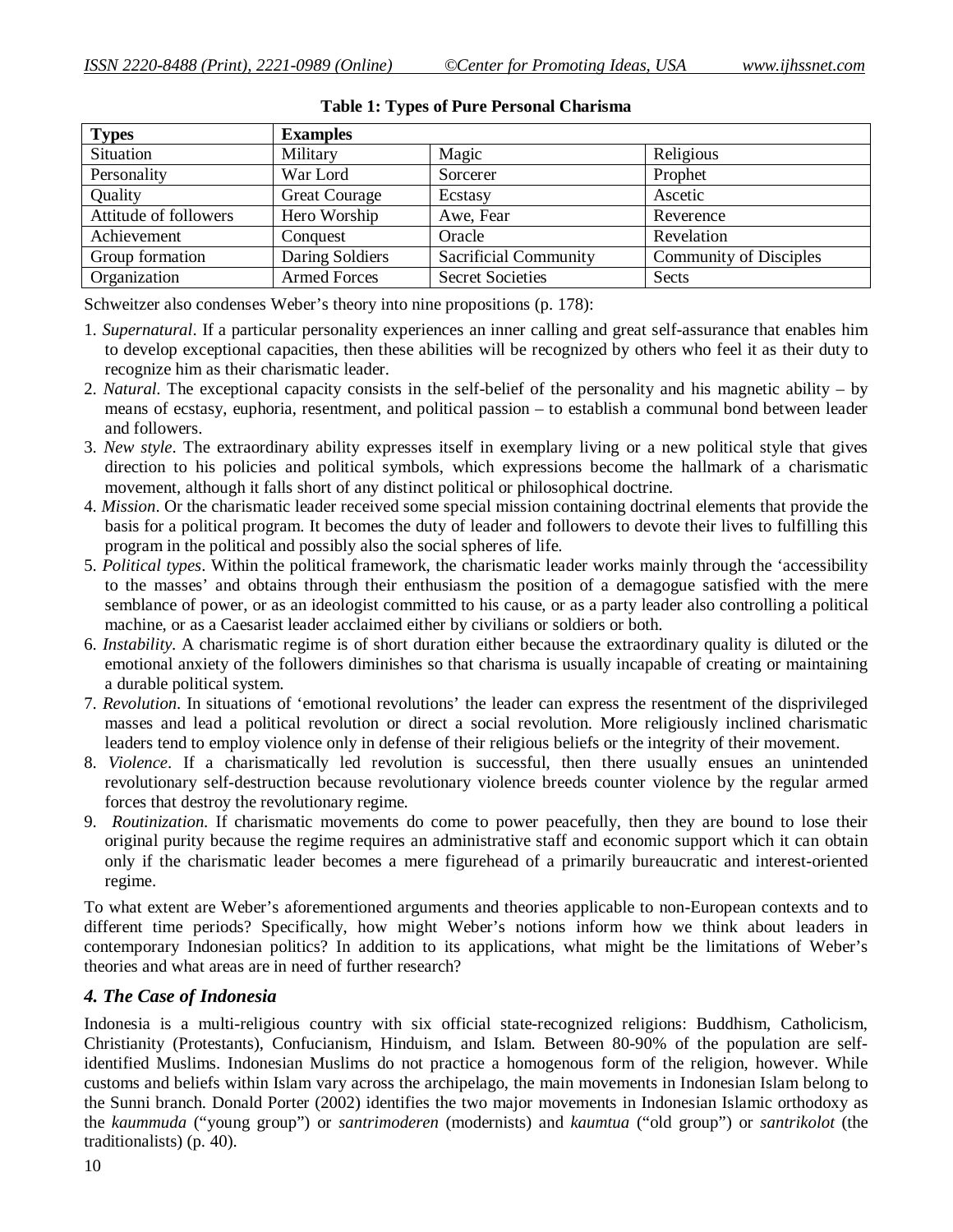Two Muslim organizations – Muhammadiyah and NahdlatulUlama (NU) – represent these movements. There are many Muslim organizations ranging from small local neighborhood mosques and associations to huge national organizations like Muhammadiyah and NU. There are currently no complete, centralized databases that list all of the country's religious and civil society organizations and as a result, we do not have accurate figures for how many groups exist. Available data is typically scattered and either too broad or centered on specific groups (mostly the national organizations). While there is anthropological and historical work that is more specific to selected smaller, local groups, not much is written that systematically examines group change over time or makes comparisons between diverse groups at different levels together over time and locale. This makes analyzing charismatic leadership, religious organizations, and political participation more difficult, but such attempts are hopefully still worthwhile. Using resources available in English (linguistic limitations duly noted), the rest of this article will concentrate on Muslim leaders and connections to charismatic leadership.

Although categories and labels are not ideal given the complexity and multiplicity of social and political phenomena, they are can be useful for conceptual and empirical purposes. Categories and labels can help define and clarify who and what is being discussed. They also aid in determining what may or may not be generalizable to other contexts. In addition, everyday reality consists of categories and labels, i.e., people do not usually talk in the abstract, although the meanings behind the terms they use may themselves be abstract. It then follows that when people think of and talk about religious leaders, specific categories come to mind despite the wide array of backgrounds and experiences. In Indonesia, at least four types of religious leaders exist. Leaders can overlap categories, however, and so future research needs to incorporate additional categories for those leaders who have intersecting backgrounds:

- o Muslim Intellectuals: Many are academics, while others have held government positions. They tend to publish research or writings about Islam in Indonesia. They have often written and spoken publicly about the relationship between Islam and politics.
- o Muslim Politicians and Government Officials: They can be individual candidates or heads of particular parties (Islamic or "inclusive" parties). They may be elected or appointed.
- o Islamic Organization Leaders: They are local or national leaders who run Muslim organizations.
- o Religious Scholars: They are known as *ulama* and have strong backgrounds in religious education. They may have studied in Indonesia or abroad.

When Indonesians think of these leaders, various adjectives come to mind: *baikhati* (good-hearted), *pintar* (smart), *berpendidikan* (educated), and *kuat* (strong). There are negative stereotypes as well, especially when there are high-profile cases of corruption or violence. In the media and in everyday discussions, Indonesians have referred to a "special something" that Muslim leaders possess. Although the leaders are human and prone to having the same strengths and weaknesses as anyone else, there is often an implicit recognition that religious leaders have additional characteristics that set them apart. Religious leaders may have a "calling," learn religious doctrine more quickly and effectively, listen and relate well to others, be well-spoken, or "gifted" in some other manner. What the leader does with such "gifts" can have positive or negative consequences, but what concerns us here is the presence or absence of charisma in Weber's value-free sense. The next sections offer analyses of these four groups of religious leaders and their connections to charisma.

### **4.1 Muslim Intellectuals**

According to Edward Shils, intellectuals are those who search "for the truth, for the principles embedded in events and actions or the establishment of a relationship between the self and the essential…" (1972, p. 6). Muslim intellectuals are in search of truth as it relates to the appropriate relationships between the individual and Islam on the one hand, and Muslims and politics on the other. Their views have influenced how individuals and religious organizations internalize Islam as a religion, as well as how people theoretically, and sometimes pragmatically, deal with politics and the state. They comprise a group of people (mainly academics but some are government officials) who tend to publish research or writings about Islam in Indonesia. Muslim intellectuals often write and speak publicly about the intersection of Islam and politics. They have large audiences even though they may not have "official" government or organizational positions because of the use of mass communications. Depending on the content of their work and the time period, Muslim intellectuals may be living in Indonesia or overseas. Islamic knowledge and authority is thought to have changed in the 1970s with the emergence of Muslim intellectuals.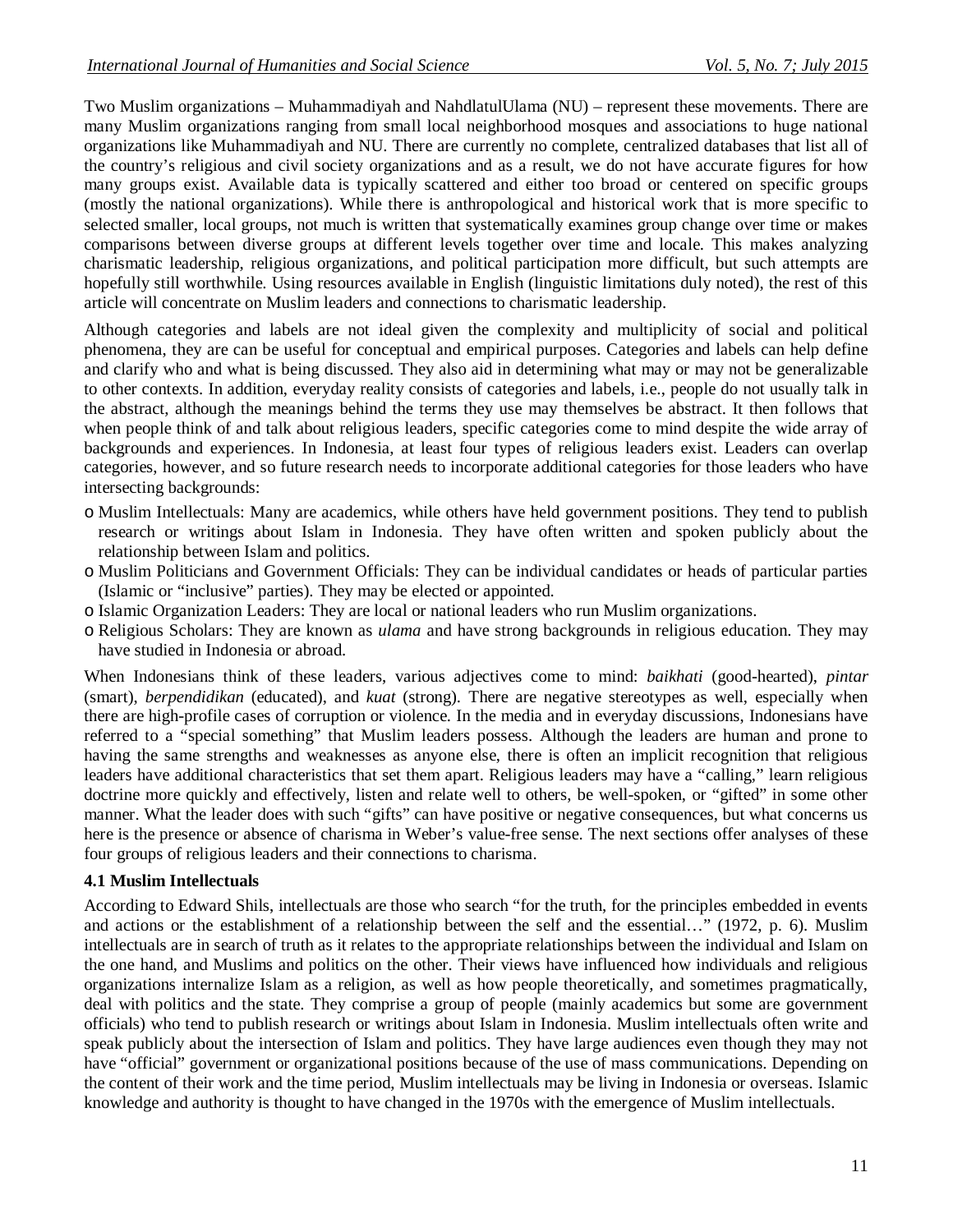Robert Hefner claims that education "brought into existence a new generation of Muslim activists and intellectuals who challenged the monopoly of religious authority long enjoyed by the classically trained specialists of Islamic knowledge, the *ulama*" (2000, p. 90). R. William Liddle adds that they "emerged primarily within Islamic organisations, social and educational as well as political, but their membership reach or eligibility was defined in national, Indonesia-wide, terms" – the first "crossover leaders" who were Muslim and national at the same time (1996, p. 167). Muslim intellectuals in Indonesia may or may not have formal education. Their education can be from religious institutions, but mostly are from secular universities (Hefner, 2000, p. 90). There are those who have chosen to be involved in political struggles outside of the realm of academia engaging in protests, rallies, and movements. Some follow the state's rhetoric, while others outright criticize and rebel against it. Still others confine themselves to the private sphere due to beliefs that religion and religious debates are separate from the public, political sphere. Many have applied their knowledge of Islam beyond the usual scope of Muslim jurisprudence to issue areas as diverse as "changing sex roles, the anomie of urban life, economic hardship, corruption, and political injustice" (Hefner, 2000, p. 90). Muslim intellectuals "work as civil servants, teachers, university lecturers, journalists, and business people" and "most of them grew up in devoutly Islamic families and local communities, often outside Java, becoming modern and national through higher education" (Liddle, 1996, p. 167).

How does one become a Muslim intellectual and are Muslim intellectuals charismatic leaders? To date, there is not much research to adequately answer either of these questions. There are the occasional biographies of individual intellectuals from the traditionalist and modernist schools that point to a combination of psychological, social, and relational factors that create and mold leaders, but there are no systematic frameworks in which to judge whether or not one has actually achieved the status of an intellectual and is in fact a charismatic leader. Furthermore, individuals may feel they have a calling to do the work they do, but because intellectuals are associated with and work within academia, there are more connotations of learned qualities. As such, intellectuals may not be perceived as having extraordinary or exceptional "gifts" that help them understand and lead the world around them. Rather, people may consider them to be intelligent and persuasive, which are qualities that can come from social factors like family, school, and economic status – qualities that may emerge from charismatic education, but not necessarily. In terms of relationships with followers, others may not feel a very strong tie to the intellectual since he or she deals in ideas and less so in immediate material interests. While ideas themselves may be radical and have the potential to change structures and institutions, intellectuals need people and resources to implement those ideas. Unless there is a serious exogenous shock to the system like a national-level crisis, Muslim intellectuals tend to talk and write more than mobilize others or overthrow "the system" (though there is also the intervening factor of government suppression).

This is not to imply that Muslim intellectuals cannot or should not be charismatic leaders since there are cases of dissidents, activist intellectuals, and political critics who have huge followings and are able to mobilize supporters in times of need. Rhetoric can be a powerful force or counterforce given certain environments, but perhaps the role of Muslim intellectuals is more along the lines of providing theoretical and empirical evidence to clarify and argue with the actions of the charismatic leaders who are politicians, government officials, or organization leaders and less along the lines of being the so-called new prophets or warriors themselves. What Weber has to say on this particular point is unclear, so there is room for scholars to explore if and when intellectuals like academics are charismatic leaders.

### **4.2 Muslim Politicians and Government Officials**

In this section, Muslim politicians and government officials are discussed in the context of party politics. Parties usually have one or two main leaders, and such leaders tend to be of the charismatic type. Muslim politicians may be politicians who happen to be Muslim and separate religion from politics to the best of their abilities or they may be representatives of religious communities and currently or formerly members and leaders of Muslim organizations. They can be Muslim intellectuals or *ulama*, too. Much of the data available about Muslim politicians and government officials, however, are either solely concerned with their institutional roles in political parties and the state or is biographical (e.g., family lineage, education, and economic status) and therefore lacking in terms of a cohesive theory concerning charismatic leadership. When authors have discussed leadership more broadly, they often make structural or institutional explanations and attribute leaders' success or failure to things like the electoral/political, economic, cultural, or international environments at a given time instead of examining the psychological, social, and relational dimensions of charismatic leadership.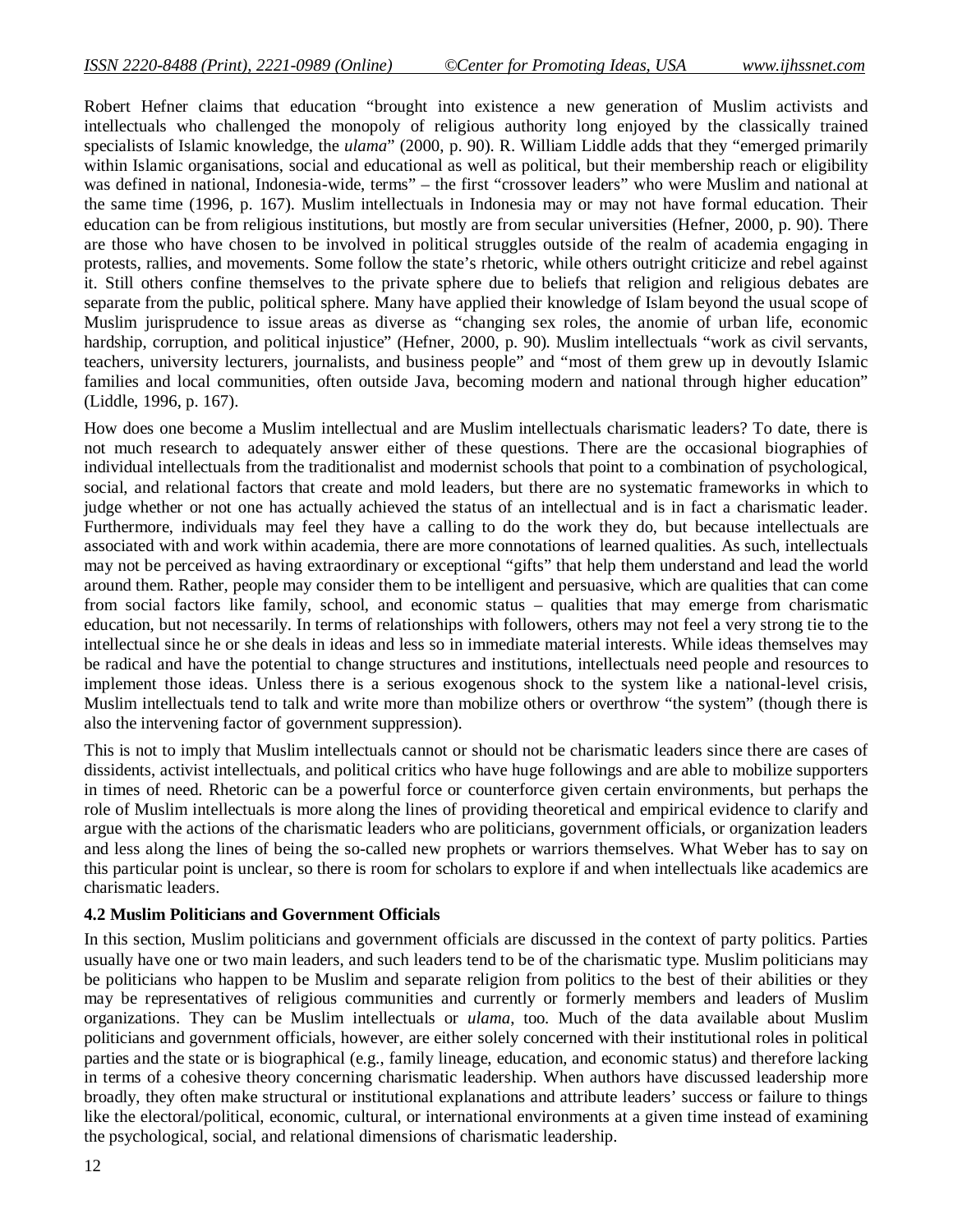Two Indonesian leaders who may be considered to be charismatic are Suharto, who was president from 1967- 1998, and Megawati Sukarnoputri (daughter of Sukarno, Indonesia's first president), who was president from 2001-2004. Muslim political leaders like Suharto and Megawati are "unique," but what exactly is it about them that set them apart from the so-called average person? Some have said that they both have special qualities that enabled them to come to power during times of great stress in the country. For example, Suharto arguably came to power in a military coup and even though he was not the highest ranked officer, he garnered enough support to take over as president. Megawati was a familiar face in Indonesia before taking office, but was not expected to be the next in line for the presidency after Abdurrahman Wahid who was the first democratically elected president after Suharto. There were critics of all kinds, including some who said that she was a woman and therefore could not do the job well. And yet, there she was, ready to take power, as Wahid struggled in a negative political climate. Each of their "revolutions" came about differently, though. Suharto's was violent, while Megawati's came about more peacefully. Some critics might argue that they were not necessarily revolutions in the first place. The special qualities found in both leaders have been attributed to their families and upbringing, education, and something "natural" (be it from God or biology). Others have said that they were just in the right place at the right time during a critical juncture in history, as in it was chance or destiny. Perhaps the most applicable part of Weber's theory of charismatic leadership for these two leaders is the notion that charismatic leaders must prove their powers in practice. Otherwise, the leader will lose all authority and power, as Suharto did in 1998 and Megawati in 2004.

Weber's theory can help explain the initial beginnings and developments of charismatic political or religious leadership, but what is missing is an account of charismatic leaders that have intersecting identities with religion and politics. For example, are Muslim politicians acting as politicians with religious interests, politicians with political interests who happen to identify with a particular religion, or do the two identities merge somehow? In the case of Suharto, it was at times uncertain whether he was making use of his political or religious charisma. When he called for change, there were sometimes religious undertones to his political messages. In this way, followers could have been obeying out of fear or respect for political or religious obligations in addition to the more obvious military and police pressures. Megawati, too, may have been seen in the beginning as a "natural" leader in a moment of severe distress, especially during Wahid's controversial term as president, but it is unclear when and why followers supported her during different time periods. She is Muslim and a politician, but which of the identities, if either, is the charismatic part and which of them is generating the loyal following? Could it be that followers think that the political charisma of her father, Sukarno, was passed on to her? Does she have her own charisma? Weber's theories could be expanded in light of such questions to address the possible intersecting identities of leaders, which may also include overlapping identities regarding different forms of religious leadership. Another area to examine isthe relational dimension of charismatic leadership in which there is more of a focus on followers and their agency vis-à-vis a charismatic political or religious leader. Analysis must also take up different social contexts that contribute to or limit the rise and rule of a charismatic leader.

#### **4.3 Islamic Organization Leaders**

Because there is more data available on the national religious organizations, this section focuses on Muhammadiyah and NahdlatulUlama (NU). With each having an estimated 25-30 million members, both organizations have direct and indirect political influence. Both groups have been involved in politics through support for candidates, lobbying, protests, debates concerning public goods and services, and forming or backing political parties. NU and Muhammadiyah eventually decided over time that it was better for their organizations to return to their "original" causes, but they did not totally disengage politically since many policy issues (e.g., education and poverty) require interactions with the state.Though there are a lot of important leaders of NU and Muhammadiyah worthy of discussion, Abdurrahman Wahid from NU (1984-1999) is examined here. Hefner (2000) writes that Wahid descended from a distinguished family of Javanese *ulama*. He was educated in Egypt and Iraq in the 1960s and 1970s. Wahid supposedly grew restless of studying religious law at the conservative Al-Azhar University in Cairo and so turned his attention to Western sociology, democratic theory, German classical music, and French cinema. He returned to Indonesia in the 1970s to briefly teach and preach. He was soon drawn to Jakarta, where he shocked fellow *ulama* by acting as chairperson for the Jakarta film festival twice – a program that was considered risqué and unacceptable. Wahid was eventually elected chairman of NU in 1984, where he modernized the organization over the next six years, "transforming it from a simple vehicle of *ulama* representation into an agent of grassroots development and pluralist democracy" (p. 92).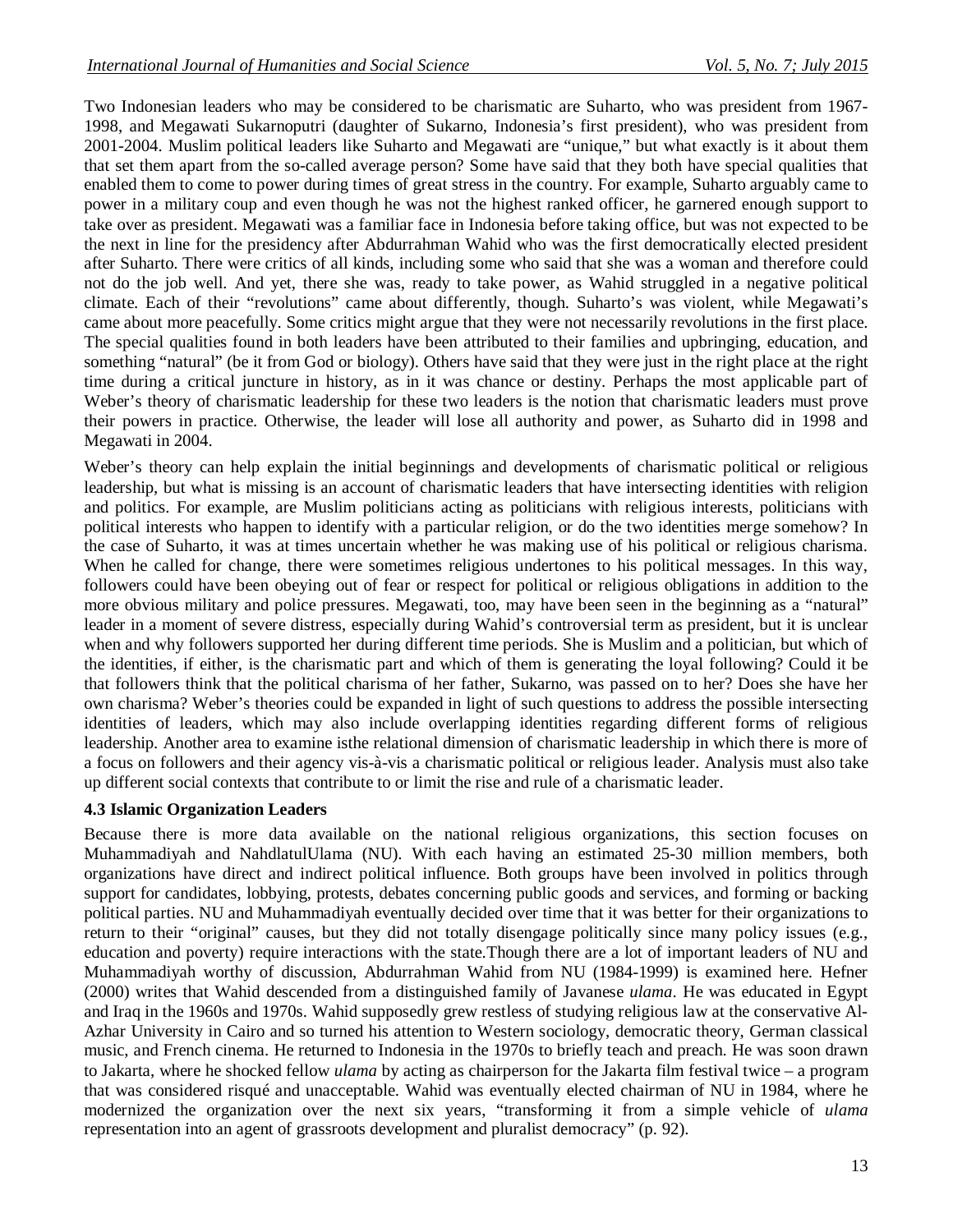Though NU is called a representative of the "traditionalist" school, Wahid and fellow members were not conservative in the usual sense that Americans understand the term. Wahid and other individuals in the prodemocracy wing of the Muslim community opposed the creation of an Islamic state and efforts to devalue the citizenship rights of non-Muslims. They preferred to build on local traditions of pluralism and civil participation. Liddle (1996) explains that this was a controversial new course for NU. The group redirected "NU's activities away from political oppositionism and toward village-level development programs." Wahid and other leaders claimed that their objective was to "imbue Indonesian Islam with a new social consciousness and to lower the cultural and political barriers separating *santri* from *abangan*" (p. 76).

Wahid attracted the attention of President Suharto, and in 1988 Suharto appointed Wahid to the People's Consultative Assembly, which at the time was a largely ceremonial body that gave their stamp of approval on the election of the president every five years and outlined the government's basic policy goals. In the late 1980s, Suharto started to give lucrative business contracts to NU firms. Suharto realized by 1990, though, that Wahid wanted more than just patronage; Wahid wanted social justice and democracy. What followed was a series of attempts by Suharto to discredit Wahid and remove him from leadership. In 1993 and 1994, Suharto directly interfered in NU politics to get rid of Wahid, but the *ulama* chose to re-elect him. In 1995 and 1996, Wahid began to speak openly of an alliance with the leader of the secular nationalist Democratic Party, Megawati Sukarnoputri, which threatened Suharto's rule. Suharto continued to challenge Wahid, but this time using violence. From 1996 to1998, there were reports of killings and many victims were said to be supporters of Megawati's Democratic Party and local preachers and scholars associated with Wahid. Suharto argued that the deaths were caused by the children of communists who wanted revenge on NU for the organization's involvement in the 1965 killings. It was also alleged that NU supporters participated in the killings for revenge for Muslim scholars who had died.

Given Suharto's increased use of violence during late 1997 and 1998, Wahid and other NU leaders mobilized a network of activists and members to guard against the violence. For example, youth groups affiliated with NU organized peace patrols for Christian churches and Chinese businesses in East Java. There were repeated acts of provocation, but there were no outbreaks of sectarian violence in that province. In early 1998, amidst intense violence (thousands were injured or died), conspiracy theories, propaganda, national and regional economic crises, and riots, pressure grew for Suharto to leave his position. He stepped down on May 21, 1998 after being pushed to do so by the pro-democracy movement, sections of the military, and Muslim leaders. Abdurrahman Wahid was elected president in October 1999. Although serious social, economic, and political problems remained after he took office, Indonesia was on the road to democratic reform.

Abdurrahman Wahid's experiences may be seen through the lens of Weber's theory of charismatic leadership. Some of Weber's ideas apply, while others do not fit as neatly. We might say that Wahid had some exceptional qualities, but whether or not followers actually believed Wahid had supernatural or superhuman qualities is something that requires research such as surveys and interviews in the future. Making use of Table 1, we can see which categories best apply to Wahid: Situation: Religious, Personality: Prophet, Quality: Ascetic, Attitude of followers: Reverence, Achievement: Revelation, Group Formation: Community of Disciples, and Organization Sects. The situation is religious in that NU is a Muslim organization. Wahid does not perfectly fit the personality type of prophet or quality of being an ascetic, however. Perhaps this typology is more appropriate for religious scholars and not organization leaders. Followers do have a kind of reverence for Wahid, as evidenced by continuous support in the past. Achievement for Wahid is not measured through revelation, but rather through political gains for himself, NU, and Muslims more generally. They may not be considered disciples since "disciple" is a term usually reserved for God and Islam, not a man-made organization. Instead of sects, there are subgroups within NU and affiliate branches.

As for other aspects of Weber's charismatic leadership, we might say that Wahid is representative of the following:

1. *Supernatural*. According to anecdotes about Wahid's life and decision to enter politics, some say that he had an "inner calling" and great self-assurance, which enabled him to develop exceptional capacities to lead. These abilities were recognized by others who chose to follow him because of his "charisma," though this is just one potential explanation for membership. Other considerations such as economic need, political security, political efficacy, religious affiliation, and cultural norms could have contributed to his following, too.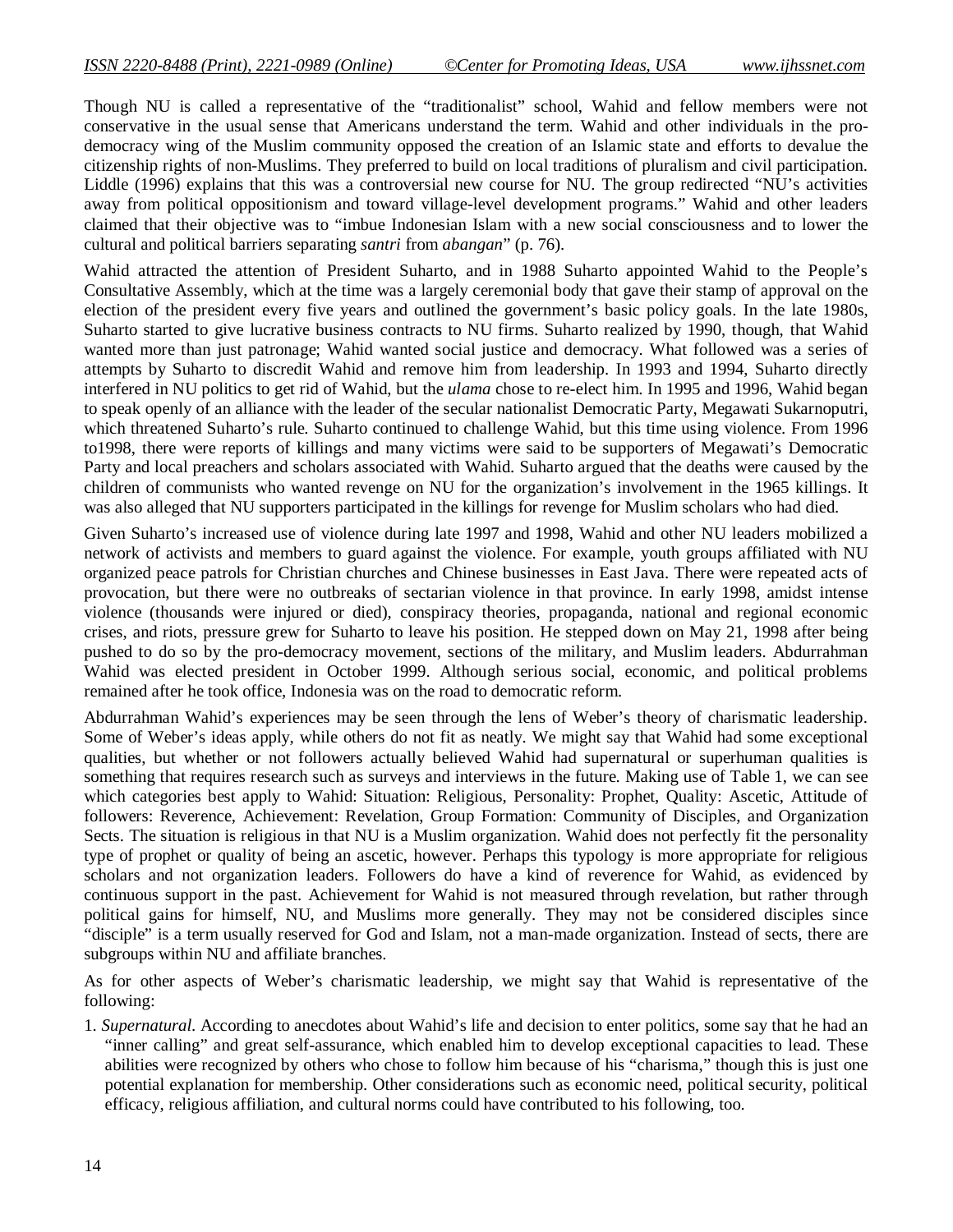- 2. *Natural*. Here we do not really see "ecstasy, euphoria, and resentment," but we do see elements of political passion. Wahid's exceptional capacity was his magnetic ability to establish a communal bond between leader and followers.
- 3. *New style*. Wahid had a new political style during Suharto's regime, which gave direction to his goals, policies, and political symbols. Wahid did not develop distinct political or philosophical doctrines on his own, however. Instead, multiple charismatic leaders cooperated for political change.
- 4. *Mission*. Wahid felt that it was his duty and that of followers to devote their lives to fulfilling a new program in the political and social spheres of life.
- 7. *Revolution*. Wahid emerged as a leader in a time of political crisis. He was part of an "emotional revolution" and expressed the resentment of the disprivileged masses (Muslims, Christians, Chinese, etc. under the oppressive Suharto regime).
- 9. *Routinization*. Routinization is already present since NU is an established organization with rules and a bureaucracy with administrative staff and economic support from a variety of sources. Routinization was also present after Wahid took office. In some respects he became a figurehead of a primarily bureaucratic and interest-oriented regime. Wahid eventually had to step down from power on corruption charges and an atmosphere of political instability. Perhaps we can infer from this situation that his charisma did not last, as Weber predicted for charismatic leaders' rule. As Weber argued, problems of routinization and succession have their ways of dismantling the power of charismatic leaders even though they start out needed and wanted by others.

Wahid led despite opposition from within his organization. Liddle states, "Among traditionalists, even NU traditionalists, Abdurrahman Wahid is a unique figure who often leads where his people do not want to go. He bubbles over with unconventional ideas, many of which have to do with concern for the substance rather than the form of religion and with tolerance toward non-Muslims. Many of his constituents respond with incomprehension if not hostility" (1996, p. 165). Nonetheless, Wahid is "an important force for cultural change, bringing new ideas to village Muslims and legitimating those ideas through the traditional authority he holds by virtue of his ancestry and his effectiveness as a political leader" (p. 166) – and we might add, his charisma.

### **4.4 Muslim Scholars**

Like Islamic organization leaders, religious scholars – the *ulama* – fit into Weber's conceptions of charismatic leadership, but with some qualifications. *Ulama* are teachers and mediators for religious services and guidance. They have authority in their status as interpreters of Islamic values and principles. Unlike Christianity, Islam does not have a highly centralized system of leadership or bureaucracy. There are councils of *ulama* in Indonesia, but followers may choose whom to believe and support. *Ulama* are typically graduates of classical Muslim schools and spent their youth in *pesantren* (Muslim schools). They then go on to lead their own *pesantren*. *Ulama*help with *zakat* collection (similar to tithing and charity) and assist their followers with the *hajj* (pilgrimage to Mecca). Unlike Muslim intellectuals, *ulama* tend to have much more localized authority and followers. Support for traditional *ulama* is usually concentrated in particular geographic areas or regions (Liddle, 1996, p. 167). *Ulama* are charged with leading and caring for the *ummat* ("community of the faithful"). *Ulama*get involved with national politics when there are religiously- or morally-defined issues at stake since the *ummat*can extend from the local level to the larger Muslim community as a whole. Although the *ulama* essentially have some political authority as it relates to religious authority, not all *ulama* are charismatic leaders of the revolutionary type. They instead are thought to possess *ikhlas*, meaning "religious piety" or "devotion to a higher cause without any consideration of self-interest." It is a Qur'anic word and one of the titles of a section in the Qur'an: "Ikhlas" (Devotion to God) (Nakamura, 1977, p. 14). Not everyone is able or wants to have *ikhlas*, making the *ulama* all the more unique.

Again making use of Table 1, we can see which categories apply to Muslim scholars: Situation: Religious, Personality: Prophet, Quality: Ascetic, Attitude of followers: Reverence, Achievement: Revelation, Group Formation: Community of Disciples, and Organization: Sects. *Ulama* are understood not to be prophets (though there may be sects that disagree) and their achievements are not necessarily in the realm of revelation. The other categories seem to be more applicable, though. *Ulama* generally have an inner calling to do the work they do and have exceptional capacities to establish bonds with followers. Their abilities to lead may come from a "unique gift of grace" or were developed over time. Here a combination of psychological, social, and relational factors could be at work.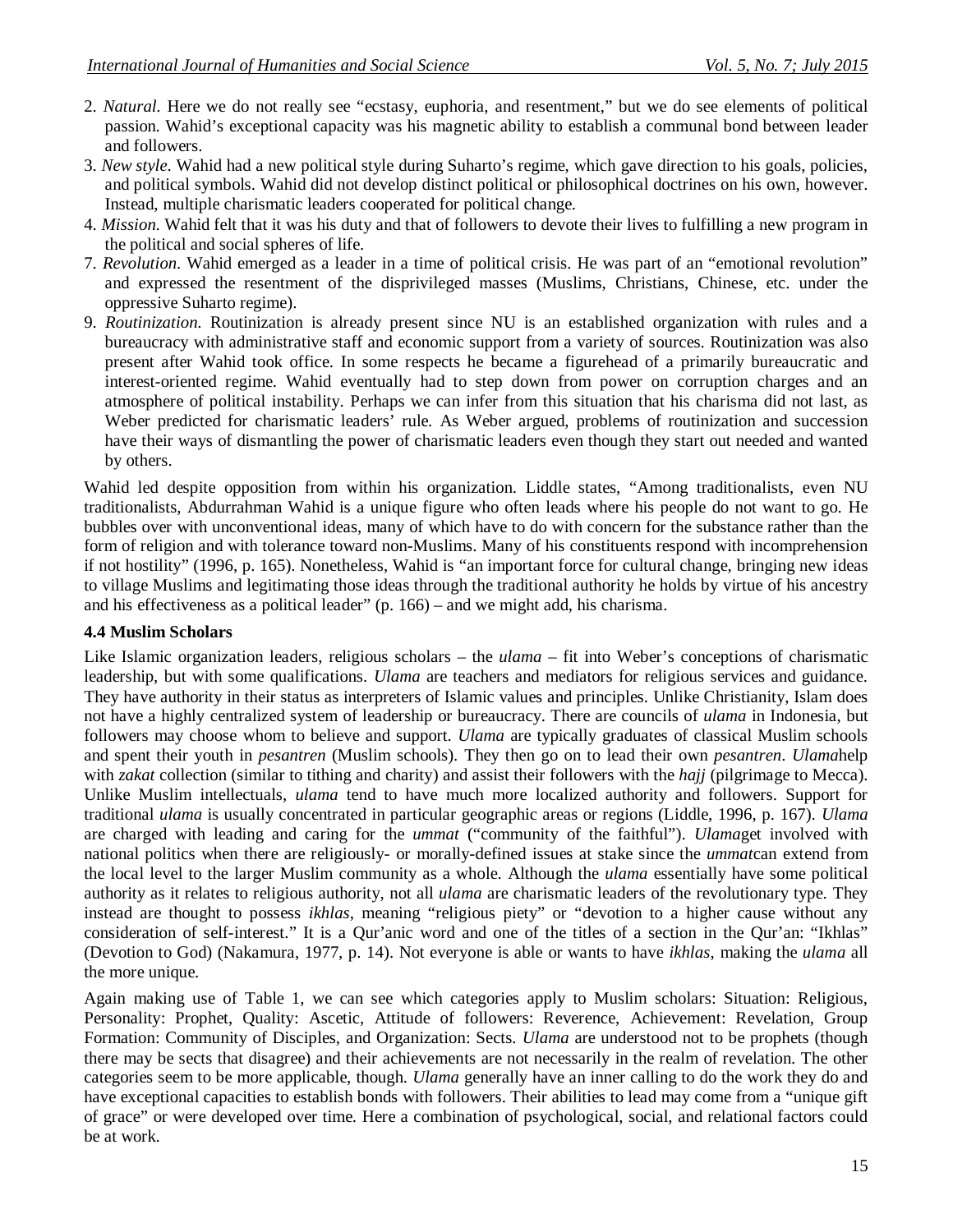Recall that for Weber, charisma changes into a quality that is "either (a) transferable or (b) personally acquirable or (c) attached to the incumbent of an office or to an institutional structure regardless of the persons involved," and so religious scholars could potentially attain charisma through charismatic education, which in this context would be religious schooling. In Schweitzer's framework, the following may also help clarify the relationship between the *ulama* and charismatic leadership:

- 1. *Supernatural*. Followers may recognize the *ulama*as supernatural, but not above God. Followers may feel a sense of duty to follow the *ulama*because of their special abilities and knowledge of Islam.
- 2. *Natural*. Further research is needed to examine the nature of the *ulama*'s "exceptional capacities" and "magnetic abilities." Do followers follow because of ecstasy, euphoria, resentment, political passion, or some other reason? There is a communal bond between religious scholars and followers, but how is it established? Do followers believe *ulama*to have natural abilities that they do not possess themselves or is trust based on something else?
- 4. *Mission*. For the *ulama*, their mission comes from religious doctrine. It is the duty of these leaders and followers to devote their lives to fulfilling the program as set out in the Qur'an in the social spheres of life, if not the political as well. The "how" in terms of implementation or method to achieve the mission(s) is a matter of debate, however.
- 7. *Revolution*. Revolution here is probably not in the context of religious upheaval, but there were historical changes from Hinduism and Buddhism to Islam in Indonesia long ago. Perhaps revolution in the present context can refer to the minority of *ulama* who call for an Islamic state, a "revolution" not of Islam but of the political state.

The *ulama*may be catalysts for change if we think of local contexts more so that national ones. They regularly mobilize and guide local communities for moral, social, and economic development with their charismatic leadership, but their charisma has a different face than what Weber might have initially had in mind.

#### *5. Conclusion*

As the preceding sections suggest, there are several areas in which future research is needed with regard to charisma and Muslim leaders in Indonesia. First, Weber's overall theory of charismatic leadership needs to be expanded to include details about how to precisely identify charismatic leaders and make distinctions between leaders. In addition, we need an improved account of the individual or historical conditions and cultural attitudes that give rise to and influence charismatic leadership. Also, Weber had in mind prophets when he discussed charismatic leaders, but prophets are not the only type of religious leader as the case of Indonesia shows. Any theory of charismatic leadership needs to include variation with regard to different kinds of religious leaders and leaders with intersecting identities since we may disagree on what psychological, social, or relational factors create or contribute to charisma, especially because what one person assumes to be charisma may not be interpreted or experienced as such by another individual. For example, a Muslim intellectual like Nurcholish Madjid may not be considered charismatic because he was not a politician or head of an organization and some local *ulama* may be seen as charismatic even though they are not "radical revolutionaries."

Second, since charismatic leadership varies among leaders of different types – Muslim intellectuals, politicians, government officials, organization leaders, and scholars – how do we mediate amongst competing kinds of charisma? In debates between majorities and minorities within a particular organization, between organizations, with the state, etc., how do followers with multiple attachments and loyalties decide what to do? Does one form of charismatic leadership win out in certain instances and not in others? For instance, are Muslims more or less likely to follow a charismatic religious scholar or a charismatic religious intellectual? In a similar vein, what happens when charismatic religious leaders compete with non-charismatic political leaders, but the latter have more authority and power? This is related to internal or external conflicts regarding values (e.g., religion) and immediate needs (e.g., security). Followers of the charismatic leader may just wait for political opportunity structures to open up or directly challenge the non-charismatic authority figure despite risks and consequences. We have yet to develop a robust theory or model that delineates the thresholds and contexts for following a charismatic leader. Perhaps this is where institutional and structural accounts can help us. The phenomenon of charismatic leadership has been shown to exist in diverse cultural, political, economic, and religious settings. Understanding the effects of prominent historical figures on political behavior and outcomes is more difficult than merely observing it, though.